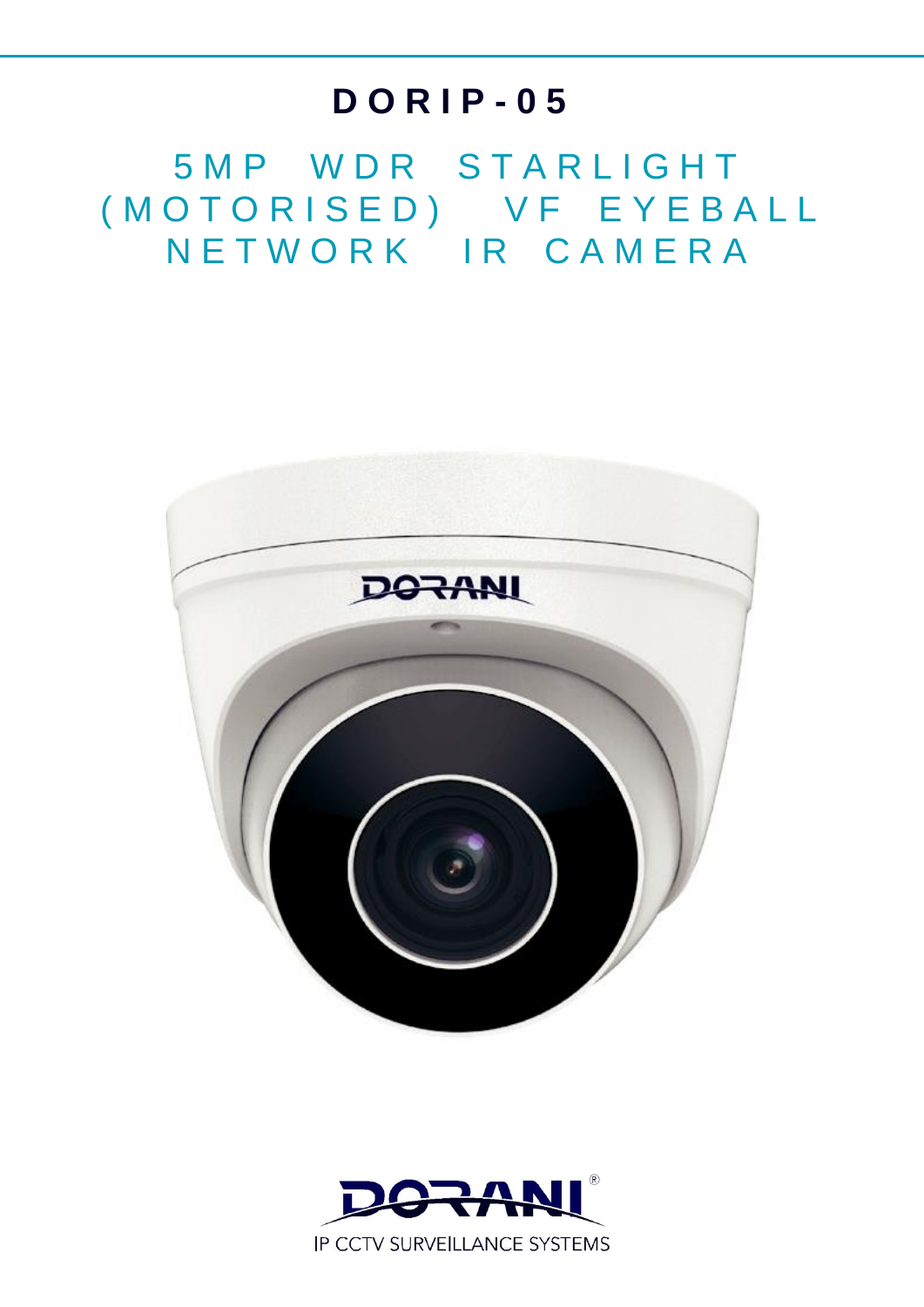### K E Y F E A T U R E S



**D O R I P - 0 5**

## 5 M P W D R S T A R L I G H T ( M O T O R I S E D ) V F E Y E B A L L N E T W O R K I R C A M E R A

#### **OPTICS**

- Starlight illumination
- Day/night functionality
- Optical glass window with higher light transmittance
- IR anti-reflection window to increase the infrared transmittance
- Smart IR, up to 30 m (98 ft) IR distance
- 2D/3D DNR (Digital Noise Reduction)
- Built-in motorized lens for remote zoom **NETWORK**

#### • ONVIF Conformance

#### **COMPRESSION**

- Ultra 265, H.264, MJPEG
- Embedded smart algorithm
- Triple streams
- 9:16 corridor mode

#### **STRUCTURE**

- Support PoE power supply
- Wide temperature range: -40°C to 60°C (-40°F to 140°F)
- Wide voltage range of ±25%
- IP67
- 3-Axis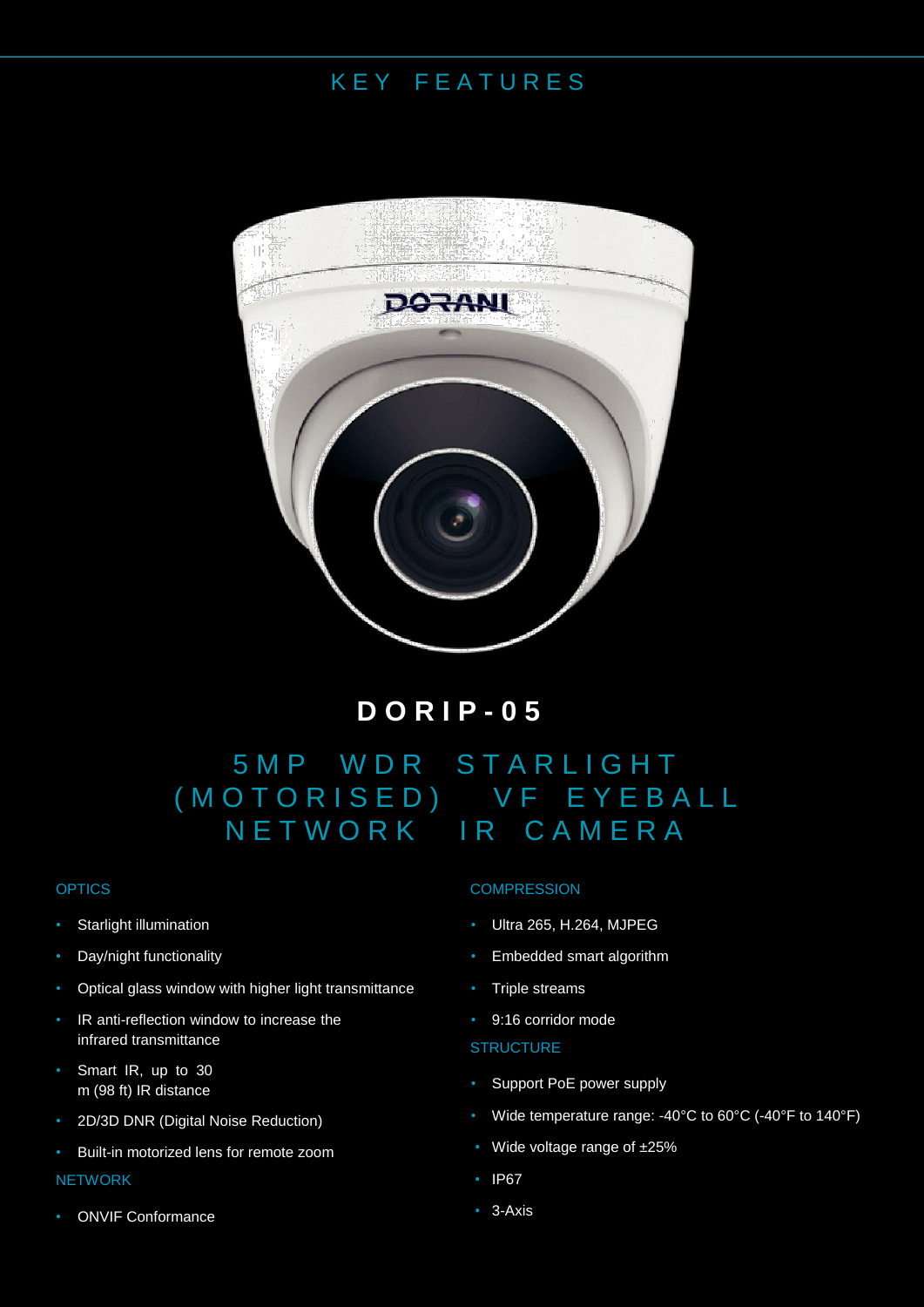## S P E C I F I C A T I O N S

| $DORIP-05$                    |                                                                                                                                                                                    |           |              |                 |             |  |
|-------------------------------|------------------------------------------------------------------------------------------------------------------------------------------------------------------------------------|-----------|--------------|-----------------|-------------|--|
| Sensor                        | 1/2.7", progressive scan, 5.0 megapixel, CMOS                                                                                                                                      |           |              |                 |             |  |
| Lens                          | 2.7~13.5 mm, AF automatic focusing and motorized zoom lens                                                                                                                         |           |              |                 |             |  |
| <b>DORI Distance</b>          | Lens                                                                                                                                                                               | Detect(m) | Observe(m)   | Recognize(m)    | Identify(m) |  |
|                               | 2.7 <sub>mm</sub>                                                                                                                                                                  | 60.8      | 24.3         | 12.2            | 6.1         |  |
|                               | 13.5mm                                                                                                                                                                             | 303.8     | 121.5        | 60.8            | 30.4        |  |
| Angle of view(H)              | $93.38^{\circ}$ ~ 28.56 $^{\circ}$                                                                                                                                                 |           |              |                 |             |  |
| Angle of View (V)             | $88^{\circ}$ ~ 16.4 $^{\circ}$                                                                                                                                                     |           |              |                 |             |  |
| Angle of View (O)             | 121.4°~33.7°                                                                                                                                                                       |           |              |                 |             |  |
| Adjustment angle              | Pan: 0°~360°                                                                                                                                                                       |           | Tilt: 0°~90° | Rotate: 0°~360° |             |  |
| Shutter                       | Auto/Manual, shutter time: 1~1/100000 s                                                                                                                                            |           |              |                 |             |  |
| Minimum Illumination          | Colour: 0.002 Lux (F1.2, AGC ON)<br>0 Lux with IR                                                                                                                                  |           |              |                 |             |  |
| Day/Night                     | IR-cut filter with auto switch (ICR)                                                                                                                                               |           |              |                 |             |  |
| Digital noise reduction       | 2D/3D DNR                                                                                                                                                                          |           |              |                 |             |  |
| S/N                           | $>52$ d $B$                                                                                                                                                                        |           |              |                 |             |  |
| IR Range                      | Up to 30m (98 ft) IR range                                                                                                                                                         |           |              |                 |             |  |
| Defog                         | <b>Digital Defog</b>                                                                                                                                                               |           |              |                 |             |  |
| <b>WDR</b>                    | 120dB                                                                                                                                                                              |           |              |                 |             |  |
| VIDEO                         |                                                                                                                                                                                    |           |              |                 |             |  |
| Video Compression             | Ultra 265, H.264, MJPEG                                                                                                                                                            |           |              |                 |             |  |
| H.264 code profile            | Baseline profile, Main Profile, High Profile                                                                                                                                       |           |              |                 |             |  |
| <b>Frame Rate</b>             | Main Stream: 5MP(2592 x 1944): Max. 20 fps, 5MP(2592 x 1944): Max. 25 fps(WDR OFF), 4MP(2560 x 1440): Max.<br>30 fps, 3MP(2048x 1536): Max. 30 fps, 2MP(1920 x 1080): Max. 30 fps; |           |              |                 |             |  |
|                               | Sub Stream: 2MP(1920 x 1080): Max. 30 fps;                                                                                                                                         |           |              |                 |             |  |
|                               | Third Stream: D1(720 x 576): Max.3 0 fps;                                                                                                                                          |           |              |                 |             |  |
| <b>HLC</b>                    | Supported                                                                                                                                                                          |           |              |                 |             |  |
| <b>BLC</b>                    | Supported                                                                                                                                                                          |           |              |                 |             |  |
| 9:16 Corridor Mode            | Supported                                                                                                                                                                          |           |              |                 |             |  |
| <b>OSD</b>                    | Up to 8 OSDs                                                                                                                                                                       |           |              |                 |             |  |
| <b>Privacy Mask</b>           | Up to 8 areas                                                                                                                                                                      |           |              |                 |             |  |
| <b>ROI</b>                    | Up to 8 areas                                                                                                                                                                      |           |              |                 |             |  |
| <b>Motion Detection</b>       | Up to 4 areas                                                                                                                                                                      |           |              |                 |             |  |
|                               |                                                                                                                                                                                    | SMART     |              |                 |             |  |
| <b>Behavior Detection</b>     | Intrusion, cross line, motion detection                                                                                                                                            |           |              |                 |             |  |
| Intrusion                     | Enter and loiter in a pre-defined virtual region                                                                                                                                   |           |              |                 |             |  |
| cross line                    | Cross a pre-defined virtual line                                                                                                                                                   |           |              |                 |             |  |
| motion detection              | Moving within a pre-defined virtual region                                                                                                                                         |           |              |                 |             |  |
| Recognition                   | Face detection, Audio detection                                                                                                                                                    |           |              |                 |             |  |
| Intelligent<br>Identification | Defocus, Scene Change, Object Left, Object Moving                                                                                                                                  |           |              |                 |             |  |
| <b>Statistical Analysis</b>   | People counting                                                                                                                                                                    |           |              |                 |             |  |
| <b>General Function</b>       | Watermark, IP Address Filtering, Tampering Alarm, Access Policy, ARP Protection, RTSP Authentication, User<br>Authentication                                                       |           |              |                 |             |  |